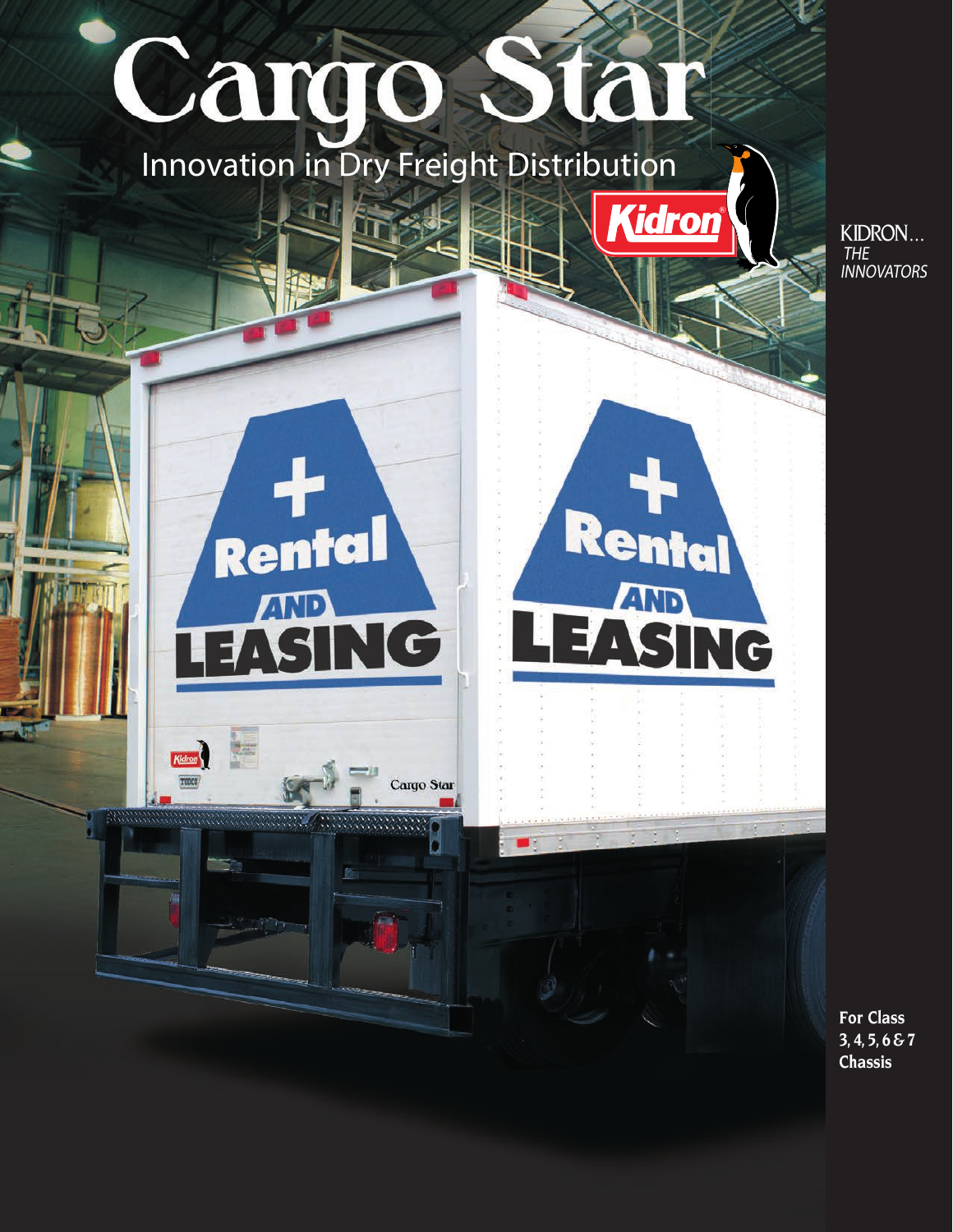# **Cargo Star**

## Innovative solutions for efficient dry freight distribution

Cargo Star dry freight truck bodies deliver the optimum return on investment, combining rugged designs with an innovative approach to manufacturing and delivery. The result: cost effective dry freight distribution solutions armed with the designed-in advantages most sought by the world's leading leasing companies and small

fleet owners. Cargo Star represents a beneficial blend of Kidron's transportation industry leadership and Kidron's legendary quality and durability. Plus, by utilizing all of Kidron's strategically located manufacturing locations, Cargo Star production and delivery efficiency can bring additional benefits right to your bottom line.



## Cargo Star Standard Advantages

- Choose configurations in popular sizes, ranging from 9 to 28 feet in length and interior cargo heights from 84 to 108 inches.
- Aluminum sheet and post skin construction features our .040 pre-painted white sheet, securely riveted at 2 inches on center. Five intermediate front posts, side posts are on 16-inch centers.
- Rounded aerodynamic front roof rail with a 5-inch radius. Built-in corner lights are visible from either the front or sides.
- Heavy-duty front aluminum corner posts protect the body from damage.
- Extruded aluminum top and bottom exterior rails deliver excellent strength and durability.
- Rugged rear frame is made from durable galvaneal steel to withstand abuse from dock loading.
- Anti-snag interior roof bows are made of rugged galvanized steel.
- Rugged standard wood flooring is 1 1/8-inch hardwood



laminate. Or, choose wood or steel floor options.

- Optional 24-inch steel tread deck plate at the rear door protects the interior from pallet jack and fork lift loading and unloading.
- Three-inch I-beam cross members are set at 12-inch centers with gussets as standard. Other spacing available.
- Choose standard roll-up door or select from a range of popular options.







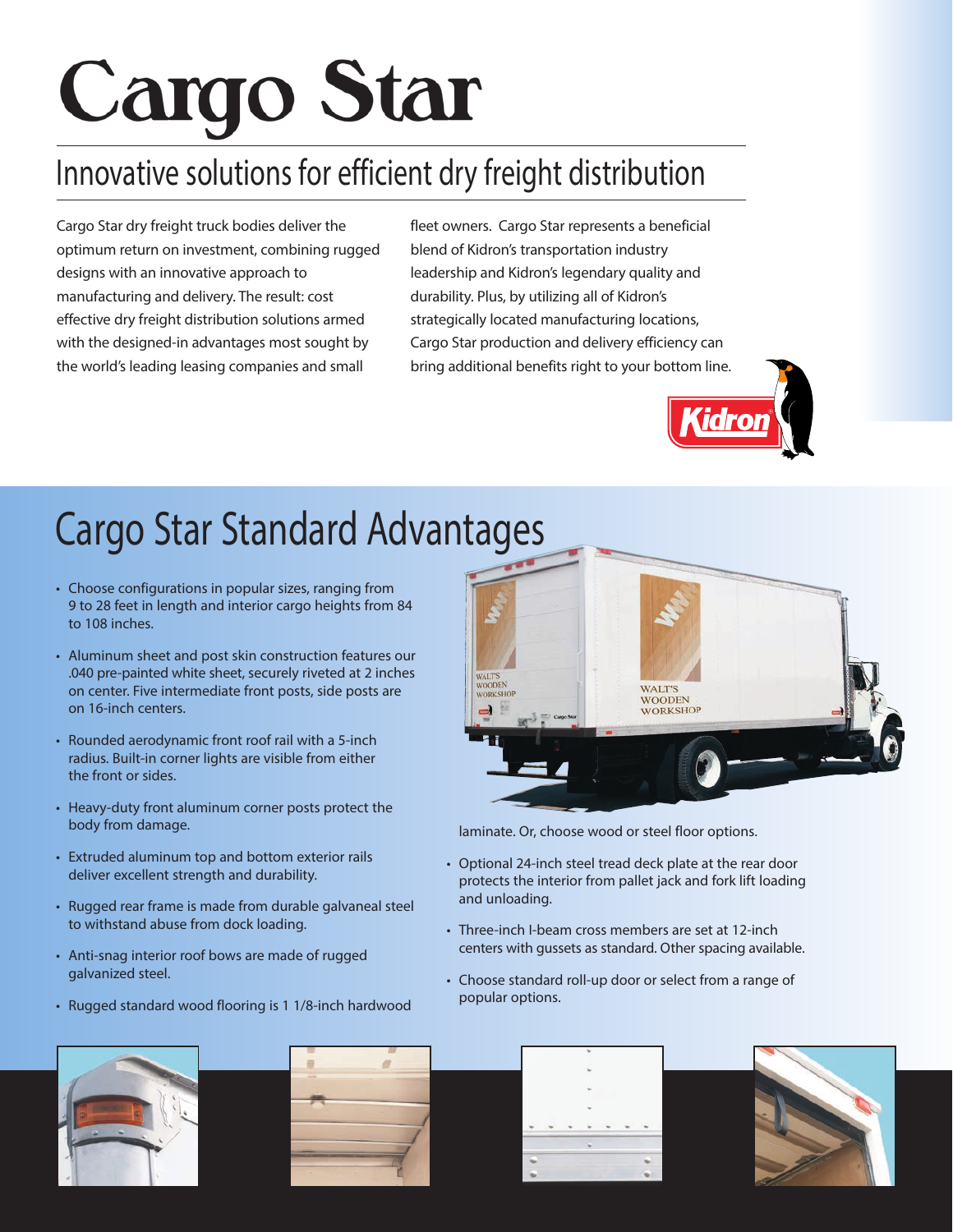

## Bumper Options

- Rear impact
- Full width rear impact
- Rear impact with 6" or 10" oak filled dock extension
- Full width rear impact with 6" or 10" oak filled dock extension.
- Center step for rear impact bumper
- 12-inch full width step bumper with recessed tail lights

60

Kidron

- Chicago Style Bumper
- Air flow

## Door Options

#### REAR DOORS

- Full opening overhead rollup rear door
- 2 panel full opening rear door

## SIDE DOORS

• 1 panel side door

Cargo Star

## Other Popular Options

## CARGO MOVEMENT

- Hydraulic liftgates
- Walk ramps
- Side doors
- Steel stirrup side door step

#### CARGO SECURITY AND PROTECTION

- Interior wear band
- Cargo control
- Hardwood cargo tie slats
- Plywood interior panels

## OPERATOR EFFICIENCY

- Exterior grab handles
- Interior LED lighting

#### FLOOR ALTERNATIVES

- 1 3/8-inch laminated hardwood
- Welded steel tread plate

## EXTERIOR

• 5-inch aerodynamic front corners, equipped with modular, fullvisibility lighting.

For a complete collection of options, or for special requests, please contact Kidron.